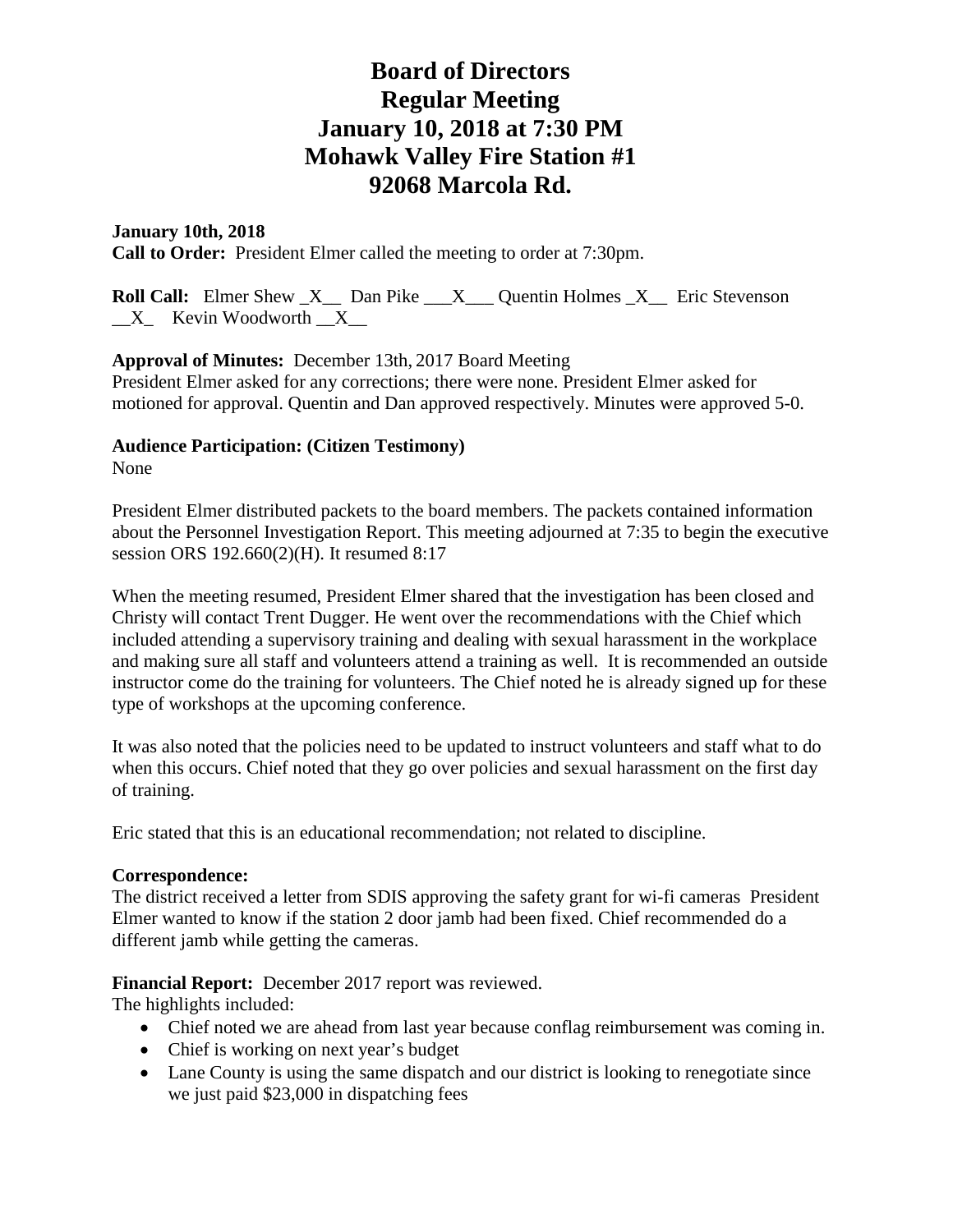- Payments for replacing tires,  $2<sup>nd</sup>$  payment for the siding and paint, and the attorney's office
- The district is now using an Amazon Business account which has better pricing and shipping. A detailed list of what is bought should be filed in case the Board needs to look at anything

President Elmer made a motion for approval. Quentin and Kevin approved respectively. Approved 5-0.

# **Fire Chief Report:** Officer's Report/ Maintenance Report/ Activity Report

The Activity Report was discussed and specific details were included in the packet. Current calls for January is 18. The following were not in the packet:

- Chief noted that a dispatch meeting was not included in the report and that
- We have 2 new volunteers since the packet was printed
- A structure fire was on December 28

# Maintenance Report

The Maintenance Report was discussed with highlights that include:

- Replacing tires on two rigs
- Previous Chief's tahoe 1480 should be good for 5-7 more years
- 1441 had serious electrically issues under the dashboard
- Current projects should be done by February
- A Sweet Home company is inspecting the tires and will make recommendation on which tires should be replaced first

It is better to have a Third Party do the inspection in case anything goes wrong. It is almost standard that the tires be replaced every 7 year no matter what but that really is for big cities. The way around this standard is hiring a Third Party.

# **Old Business**:

1. Station 2

Nothing has changed and Chief is hoping to have an update in February.

# 2. Equipment Replacement

The SDAO Bond information is included in the packet. We need to have information in by March so the board needs to decide if we do the 5 or 7 year. SDAO will get a resolution for the board to sign. The district will education the volunteers on how best to advertise the bond as there are new rules. Chief was thinking an open house for the public to come ask questions would work.

If someone donated money, it would be put toward the Volunteer Association to help with promoting the bond. Bob Gorham would be a person to talk to since he went through the last bond promotion. Kevin and Quentin approved respectable to go with the 5 year bond. It was approved 5-0.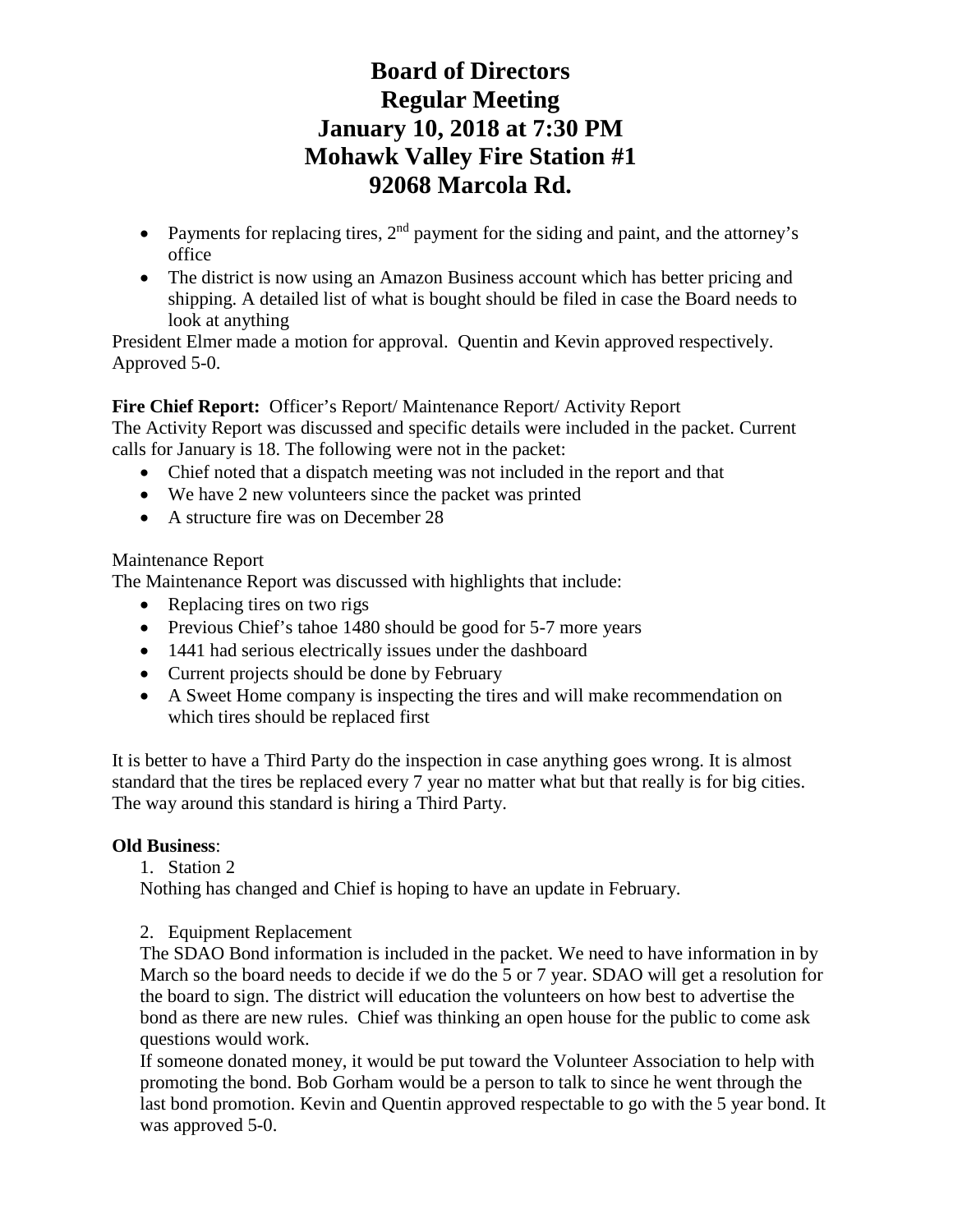### 3. Rainbow Well Water

It is a work in progress and bids are now needed.

### 4. Hiring Process

The application is on several websites and gone to several agencies. Only 1 person has applied and President Elmer suggested extending the deadline. During the Officers meeting it was agreed to help this new person succeed since it is now an entry level job. This and the fact it is in a small district may mean experienced people may not apply. Chief restricted the posting so it doesn't look at intense.

#### **New Business:**

#### 1. Budget Committee Members

Two of the terms have expired and one of them has opted to stay on. The Chief has not heard from the other expired member. Eric and Quentin approved respectively. The board approved 5-0 to reappoint her.

#### 2. Elections

Since Kevin took over during someone else's term, Chief found out he does not need to run this year and his term will expire in 2019.

### **Items Not on Agenda:**

The award dinner is February 24 and will be held in the same place as last year. It is also a party retirement party for 3 volunteers that have all served over 20 years; 2 of them have severed over 30 years. The 2 will have an article about them in OVFA. We will be ordering plaques and jackets for them that states their name and rank as well as allowing them to keep their badges.

Kevin would like a timeframe on went to get the bylaws updated since the SDAO ones are too general. Chief will help the board facilitate this and then once done it will be sent to the attorney. Eric and Kevin are willing to help. President Elmer would like priority to be on what the district just went through.

### **Future Meeting Agenda Items:**

Reader Board

### **Next meeting is on February 14, 2018**

Adjourn: Adjourned at 9:19pm. Quentin and Kevin approved respectively; approved 5-0.

Public comment is invited. Portions of this meeting may be held in executive session as per **ORS 192.660.**